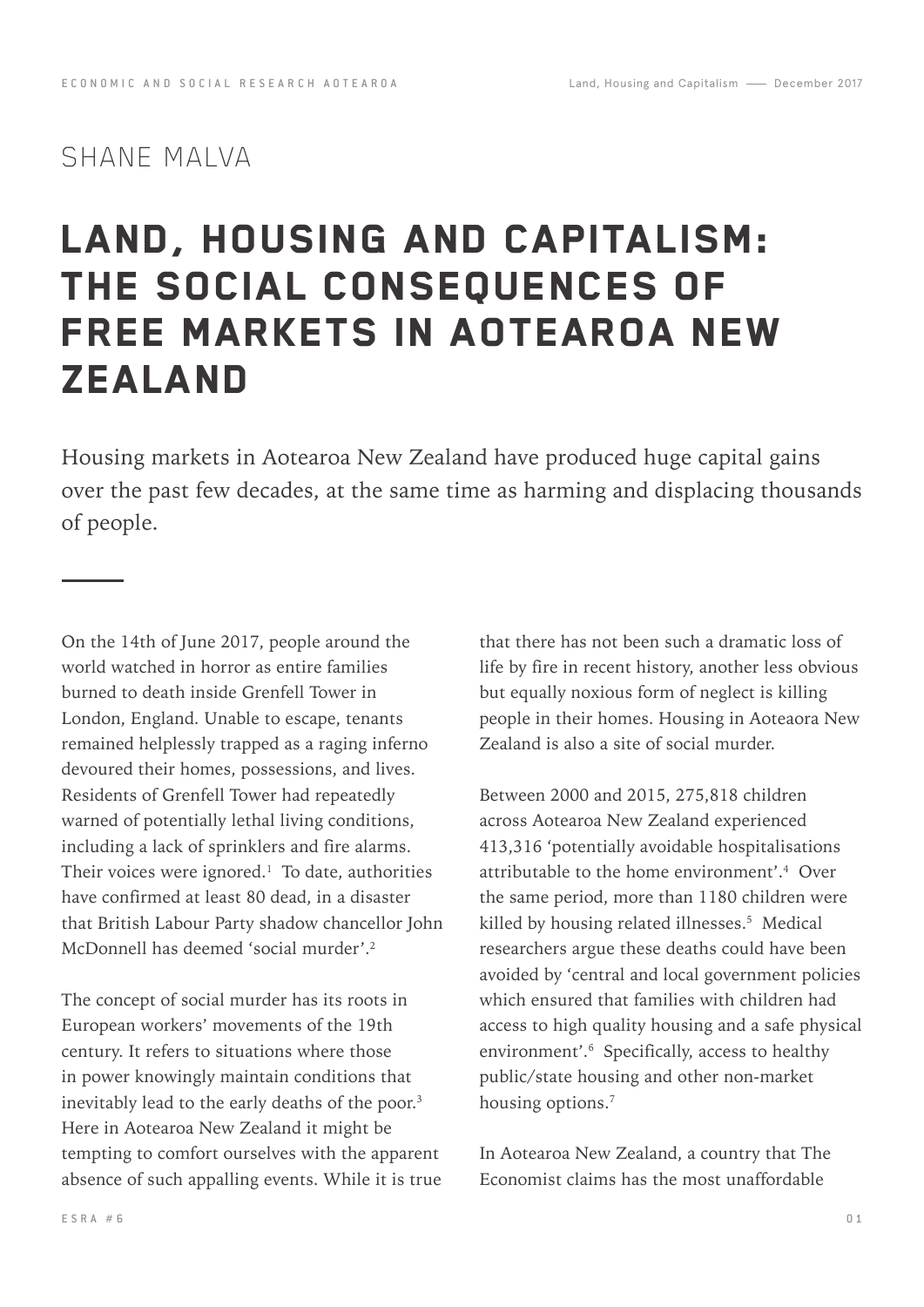housing in the world, poverty, ill health, homelessness, and death, are produced as a matter of course by the normal functioning of capitalist housing markets.8 A lack of accessible alternatives – caused in part by an under resourced and misdirected public/state housing provider – enables monopoly prices to form in rental markets.

The profit motive that drives market activity, including the leasing of housing to tenants, results in a significant amount of housing being poorly maintained. This causes negative health outcomes.9 The high cost of housing, along with often substandard quality, means that people living on low incomes suffer considerably as a direct result of their position in housing markets. At the same time, property investors secure rental returns and capture capital gains through owning land and housing.

This article describes two political campaigns that have resisted social harm caused by marketdriven housing developments. It seeks to expose the exploitative social relationships lurking beneath quantitative measures of economic growth and explains the high cost of housing in terms of the monopoly power of property owners to supply housing to those without access to capital. It is the ability of housing to function as capital, producing a profitable return on investment, that maintains the market price of housing. This analysis shows that market solutions actually reproduce the problem of unaffordable housing rather than solving it. Finally, two radical proposals for housing are put forward: a massive expansion and democratisation of public/state housing; and substantial increases in resource allocation for non-profit community housing projects.

### Organising around housing

There have been attempts across Aotearoa New Zealand to prevent some of the damage caused by market-driven housing developments. Since 2011, the Tāmaki Housing Group have contested a process of state-led gentrification in Glen Innes, Auckland, known as 'Tāmaki Regeneration'. The project has involved the eviction of public/state housing tenants to make way for private development, forcing many existing residents to leave the community. The increase of market housing in Glen Innes has caused land values to soar, revealing that, despite claims to the contrary, capitalist development increases the price of housing. Most recently, Tāmaki Housing Group led the 'Stop Niki's Eviction' campaign that opposed the eviction of long-time community member Niki Rauti from a state house once contracted as a 'home for life'.10

A second campaign opposing a market-driven housing development has formed under the banner 'Save Our Unique Landscape' (SOUL). SOUL is a mana whenua led group that has, to date, successfully resisted a private housing project on stolen Māori land at Ihumātao, Auckland. The SOUL group have been reclaiming land that was confiscated by the State in 1863, as punishment for local iwi refusing to swear allegiance to the Crown. The land was passed on to a Scottish settler through a Crown Land Grant in 1867. His descendants farmed the land until 2016 when they sold it to property developer Fletcher Residential Ltd, after securing planning permission for residential housing from Auckland Council in 2011.11

In August 2017, SOUL members Pania Newton and Delwyn Roberts brought the situation to the attention of the United Nations Committee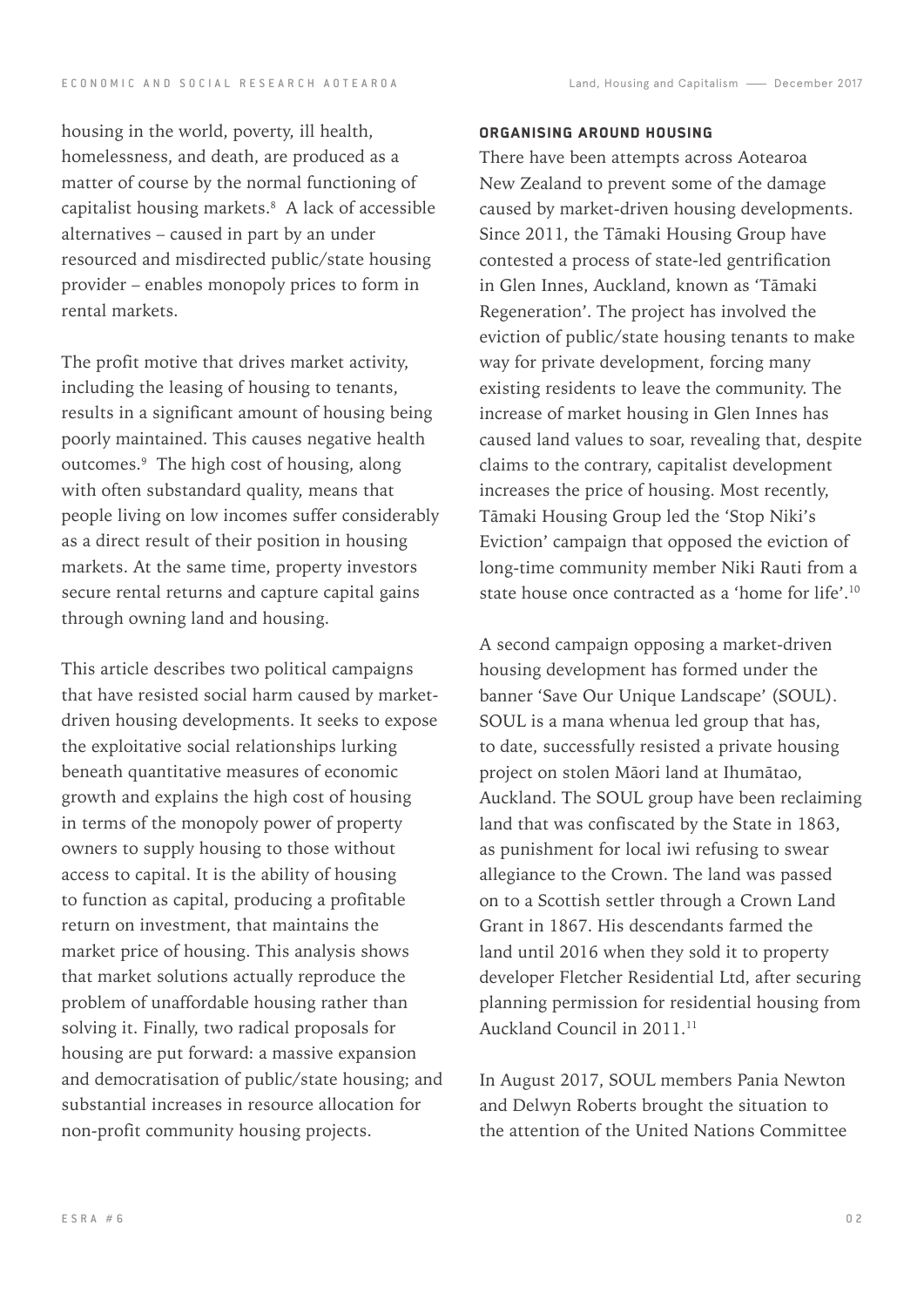on the Elimination of Racial Discrimination (UNCERD). The committee were 'concerned by conflicting information regarding consultation with local Māori in connection with the designation of Special Housing Area (SHA) 62 at Ihumātao on land traditionally and currently occupied by Māori'.12 UNCERD recommend that,

the State party review, in consultation with all affected Māori, the designation of Special Housing Area 62 to evaluate its conformity with the Treaty of Waitangi, the U.N. Declaration on the Rights of Indigenous Peoples and other relevant international standards, and that the State party obtain the free and informed consent of Māori before approving any project affecting the use and development of their traditional land and resources.13

At the time of writing, there has been no sign that the New Zealand Government will act on the United Nations recommendations, and Fletcher Residential Ltd. intends to continue with the development.

Fletcher's project at Ihumātao not only seems to be in violation of Te Tiriti o Waitangi and the United Nations Declaration of the Rights of Indigenous People, it also threatens the existence of the longest occupied papakāinga in Aotearoa New Zealand that borders the site. Meanwhile, the SOUL campaign continues to receive broad media coverage, endorsements from a number of progressive politicians, and has widespread public support.

The Tāmaki Housing Group and the SOUL campaign have centred the voices of Māori and Pasifika women, challenging not only dominant economic logics, but also settler colonialism,

white supremacy, and patriarchy. It is no coincidence that both the Tāmaki Housing Group and the SOUL campaign are against market housing developments. Organisations following the logic of capitalist development in housing, as well as state institutions enabling these processes, fail to solve the housing crisis in Aotearoa New Zealand. Market-led housing developments cause considerable social and environmental damage at the same time as producing a greater amount of unaffordable housing, the gentrification of neighbourhoods, and the violation of Māori land rights.

### Housing vs. 'The Economy'

In addition to maintaining lethally substandard housing, displacing existing public/state housing tenants, and building on stolen Māori land, housing markets also drive wealth inequality. Poverty, ill health, homelessness, and death are part of the same situation that sees landlords and property investors collecting rental income and making capital gains in housing.14 The inequalities caused by capitalist housing markets are not captured in measures of economic growth such as Gross Domestic Product (GDP).

GDP is calculated in a way that includes residential building construction and leasing, as well as the business activities of associated industries.15 In other words, the construction and sale of expensive market housing, increases in rent prices, and the transactions of real estate agencies, all contribute to GDP growth. According to this metric, the rents tenants pay to landlords are counted as an economic good for the nation, even when these rents exceed what can be justified by the costs of construction and maintenance of buildings.

GDP, as a measure of the economy, fails to account for the antagonistic interests of people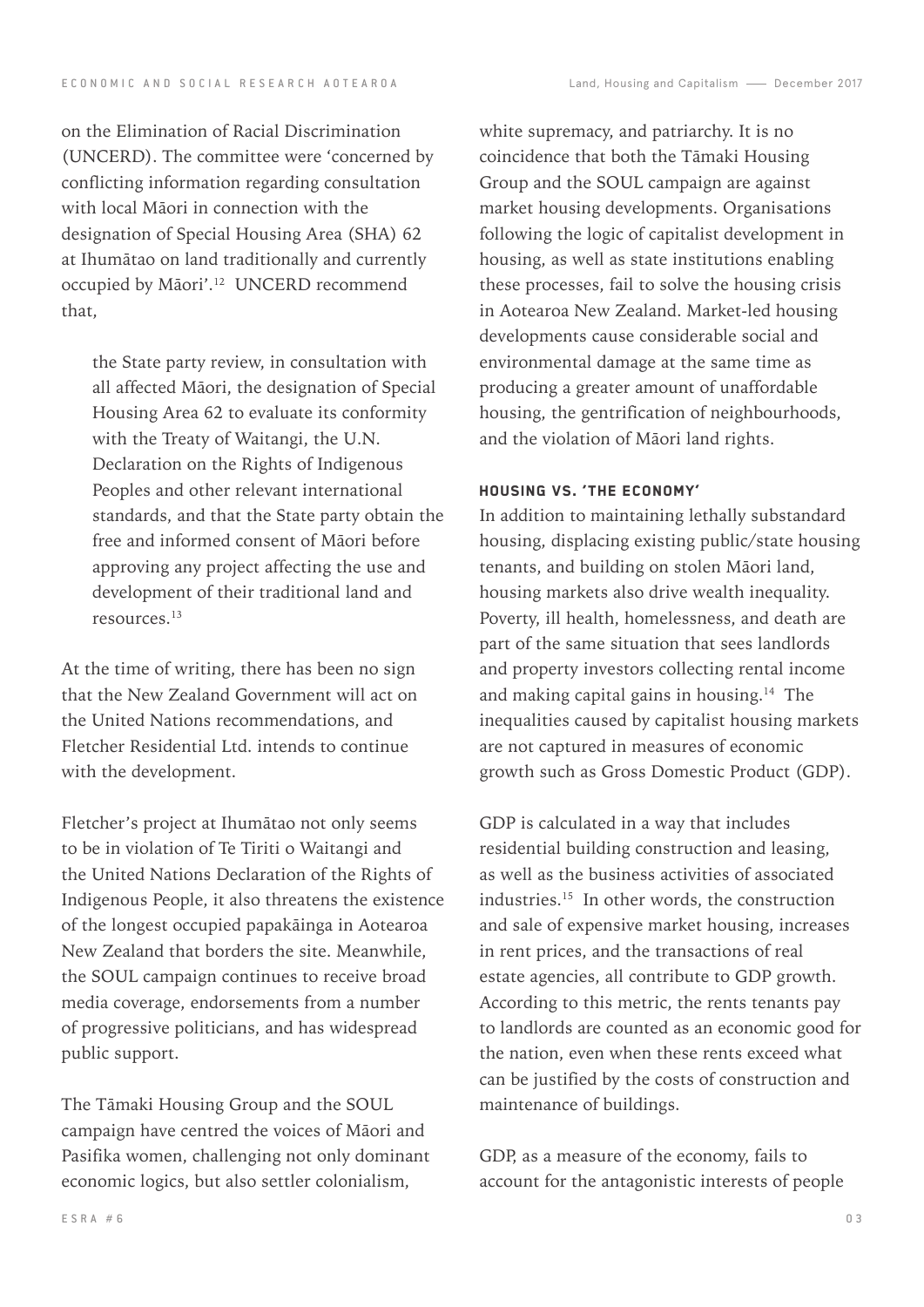occupying different positions in relation to privately owned property. Severe inequality in the housing sector highlights how a disproportionate focus on economic measures such as GDP gives an inadequate representation of society. It is the nature of economic relationships that are important, and not merely the growth of GDP.

#### MONOPOLY POWER

In the four years leading up to September 2017 the price of housing in Aotearoa New Zealand increased by 42.8%. In Auckland prices rose by 56.7% during this period.<sup>16</sup> Economists, social commentators, and political parties have repeatedly claimed that dramatic rises in house prices are determined simply by a relation between supply and demand. This analysis fails to capture the complex social relationships from which contemporary markets are composed. In housing markets the basis for capital gains is the ability of property owners to charge rent. It is a property owner's monopoly over a piece of land and the housing occupying it that enables them to reap an immediate major return and potential increases in value.<sup>17</sup>

In Aotearoa New Zealand the high cost of housing is due to the price of land.18 Or more specifically, the price of a legal title granting monopoly power over a piece of land. When land rights are converted into private property rights – a process that occurred in Aotearoa New Zealand through colonisation – one of the places where profit can accumulate is in land. The monopoly power granted by private land titles allows property owners to extract rents. This dynamic produces a situation where land and housing seemingly have the strange ability to add value to themselves.<sup>19</sup>

Once capitalist modes of economic activity are established, and credit systems are developed,

financial speculation becomes possible on anything with a value. These processes amplify the price of material assets, capturing profits through speculative trading. In addition to capitalised rental returns, the International Monetary Fund (IMF) estimates the price of housing in Aotearoa New Zealand has been inflated up to 40% higher due to financial speculation.<sup>20</sup>

The reason housing in Aotearoa New Zealand is prohibitively expensive is due to the predominance of capitalist markets. Housing unaffordability continues to be a social issue because land and housing effectively function as capital. Housing deprivation – as well as the poverty, ill health, homelessness, and death sometimes associated with housing markets – is a direct outcome of a system in which it is legal to buy the right to exclude other people from living on a section of the earth, and to then charge monopoly rents to access shelter.

Current government policies actively uphold this capitalist logic over the use of land, while many politicians and economists present it as the only possible way of organising the construction and distribution of housing. An example of this can be seen in the Auckland Unitary Plan, which continues to privilege landlords and investors at the expense of low income communities.<sup>21</sup>

#### Liberal Market Solutions

There has been much debate on the issue of housing amongst economists, pundits, and parliamentary political parties. Where many seem to agree is on the idea that an increase in market housing will solve the crisis of affordability. This position overlooks the fact that it is the dynamics of the market itself – driven by the profit motive and underpinned by a system of private land rights – that has caused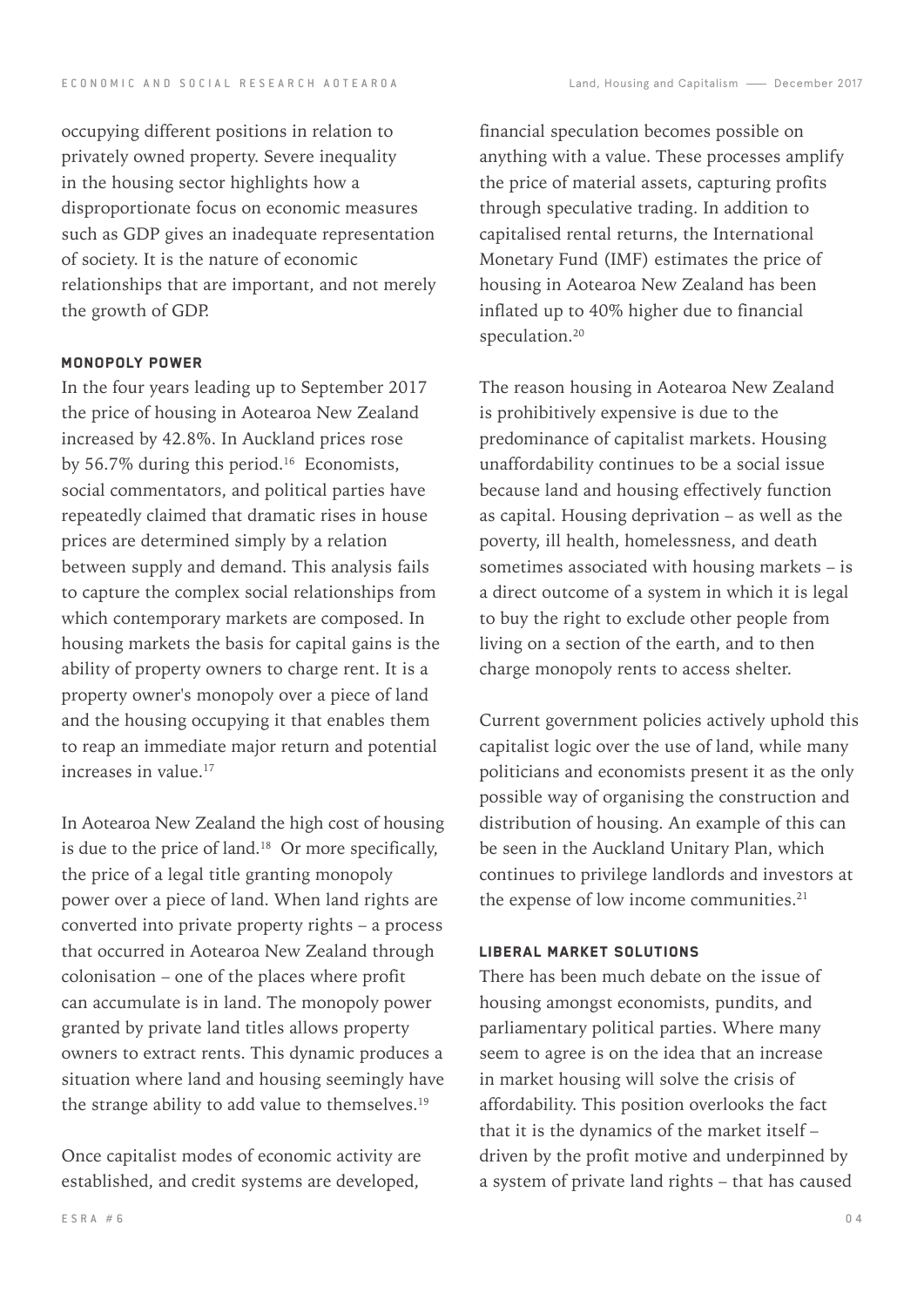housing to become unaffordable in the first place.

Markets do not provide for people's needs if they are not in a position to pay market prices. Capitalist markets in Aotearoa New Zealand are producing housing for people with access to significant amounts of wealth, rather than people on low incomes. In practice, effective demand for housing comes from those with access to large sums of capital and, in the absence of viable alternatives, leaves everyone else in subordinate economic positions paying monopoly prices for rental housing. The solutions to the housing crisis for people living on low incomes lie outside of capitalist markets.

Historically, quality housing has been provided for people on low incomes in Aotearoa New Zealand through mass builds of public/state housing.22 In recent times, however, the public/state housing option has been sidelined in favour of market solutions, to such an extent that the New Zealand Government is now pursuing a mass build of state funded market housing.23 The undermining of pubic/ state housing systems through turning public resources over to the market is known as the 'privatisation trap'.24 This trend shows that 'when social/public rental housing is built, sooner or later there is a demand for its privatization, or it is transformed into de facto homeownership support'.<sup>25</sup> The process is selfdefeating, reproducing the same situation that had required public/state intervention to begin with.

While increasing the market supply of housing can have some short-term effects on dampening house price speculation, it fails to solve the housing crisis for people on low incomes. Once housing enters the private market it is subjected

to the same profit motives, monopoly rents, and speculative pricing mechanisms that cause housing crises in the first instance. Failing to expand and democratise non-market housing solutions means homeowners are still able to appropriate unearned wealth from the economy, while those most in need are left to grapple with monopoly prices for substandard housing.

#### Radical reforms

Parliamentary political parties campaigned to solve the housing crisis in the run up to the New Zealand General Election on 23 September 2017. The housing policies being developed fail to properly address the underlying causes of the human suffering produced by our contemporary situation. Specifically, public/state housing, and other non-market community housing options such as papakāinga, remain marginal rather than prioritised as the primary solutions to the inequality produced by capitalist markets. The argument that needs to gain traction in the public sphere is that capitalist markets are structurally unable to provide universal access to healthy, secure, and affordable housing. There is a need for collectively planned and democratic alternatives.

Radical reforms get to the root of a problem, oppose vested interests, and call the logic of the market system into question.<sup>26</sup> The root of the housing crisis is a process of capital accumulation in land. The solution to this problem is straightforward: the market price of land needs to be eliminated from the housing equation. This can be achieved through transferring private land into public ownership through the state, and/or facilitating common ownership of land using various legal structures. In other words, we need to reconfigure our relations to the Earth and to each other, in both a legal and cultural sense, so as to recognise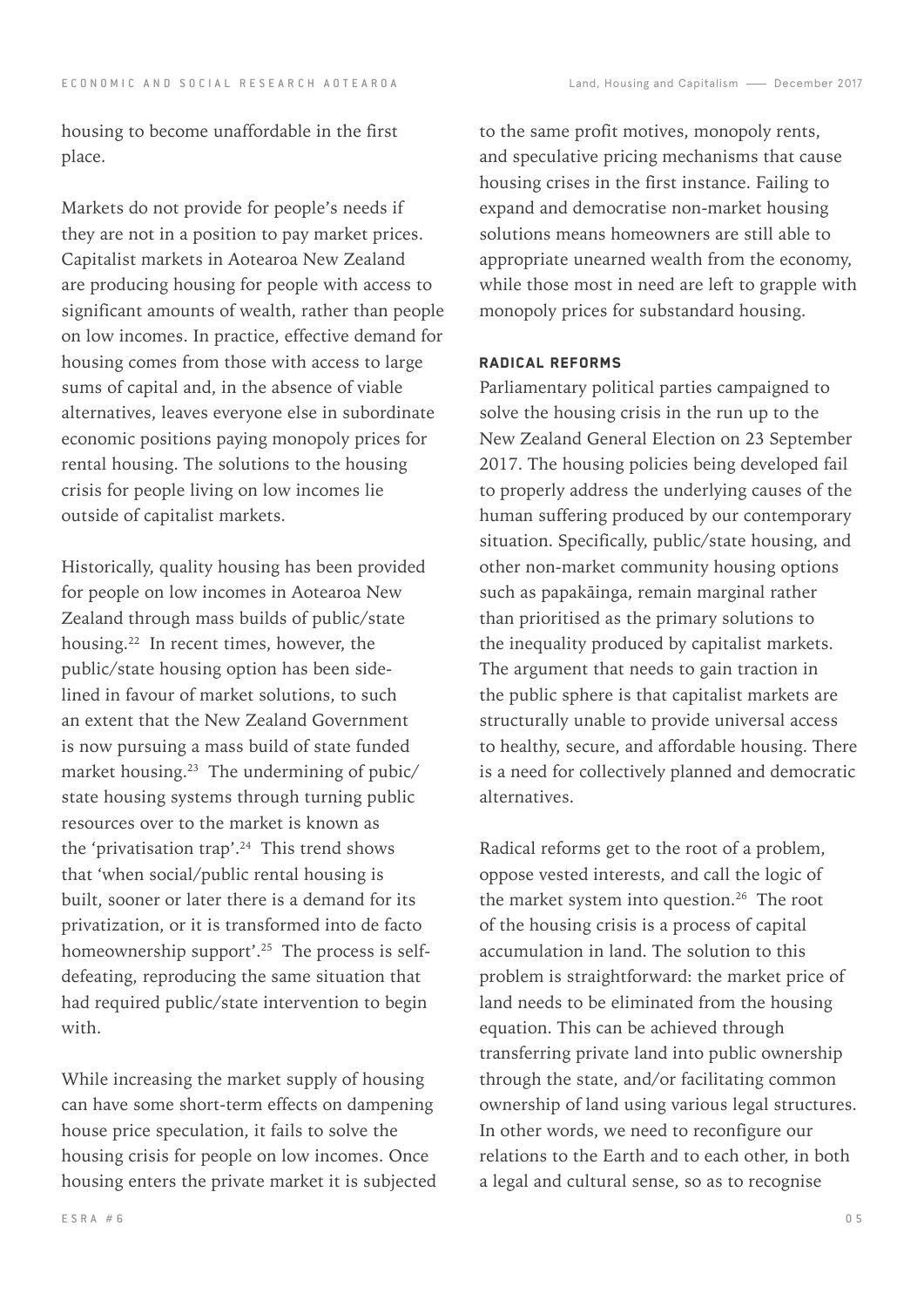use rights to land as collective, inalienable, and unable to be traded in a market for profit. Once the market price of land no longer influences the price of housing, only construction and maintenance costs remain. Non-market collective land rights open up exciting prospects for housing development.

## Papakāinga development models

Papakāinga is a concept that informs a variety of housing developments on Māori land. 'Kāinga translates in this context to village or settlement, while "papa" is a reference to Papatūānuku… which adds an element of nurturing'.<sup>27</sup> Papakāinga projects take a range of forms, however shared themes include holding land in common, and the active role of the community in planning, design, and construction.28 Important, also, is a strong focus on the autonomy of whānau, hapū, and iwi, including the ability to exercise collective self-determination over the management of land and resources.29

Papakāinga are a Māori solution to the housing question, presenting existing models for developing healthy, secure, and affordable housing projects that empower and connect people. Obstacles to papakāinga development include the dominant legal frameworks of private land ownership, lack of access to capital, locational land constraints, as well as other financial problems caused by the accumulation of debt taken on to fund papakāinga, which then impinge on the ability for the housing to be low cost.30

Commercial banks are wary of lending for papakāinga housing construction because of the barriers commonly-owned land presents for capital accumulation. Specifically, it is 'virtually impossible to place a capital value' on papakāinga housing because it 'effectively cannot

be sold on the open market'.<sup>31</sup> This means 'banks are wary of their lack of security if owners default on mortgage payments' because title to the house does not include the underlying land.<sup>32</sup> A crucial difference between market housing and papakāinga housing is that the latter depreciates as buildings age and the former accumulates value as ground-rent increases. As the name suggests, ground-rent accrues to land rather than buildings. Therefore, holding land in common provides a certain amount of protection from capitalist speculation. In other words, papakāinga housing tends to not function as capital.

Local and central government could help facilitate more community driven housing developments using papakāinga models. This could be achieved through prioritising collective use rights to land that recognise He Whakaputanga, Te Tiriti o Waitangi, and the principle of tino rangatiratanga as foundational to all land rights in Aotearoa New Zealand. Additionally, government could make significantly more resources available to nonprofit community housing projects by taxing accumulated wealth, while also maintaining a functional system of universally accessible quality public/state housing with maintenance rents.

An easily accessible public/state housing system is an effective means of deflating the price of land and housing as long as it significantly undercuts monopoly prices in markets. This would make papakāinga projects more affordable for any groups needing to purchase land in a market. As has already been argued, it would be preferable to do away with capitalist markets in private land titles completely, as trading legal rights to private land not only allows surplus value to accumulate in the soil, but also goes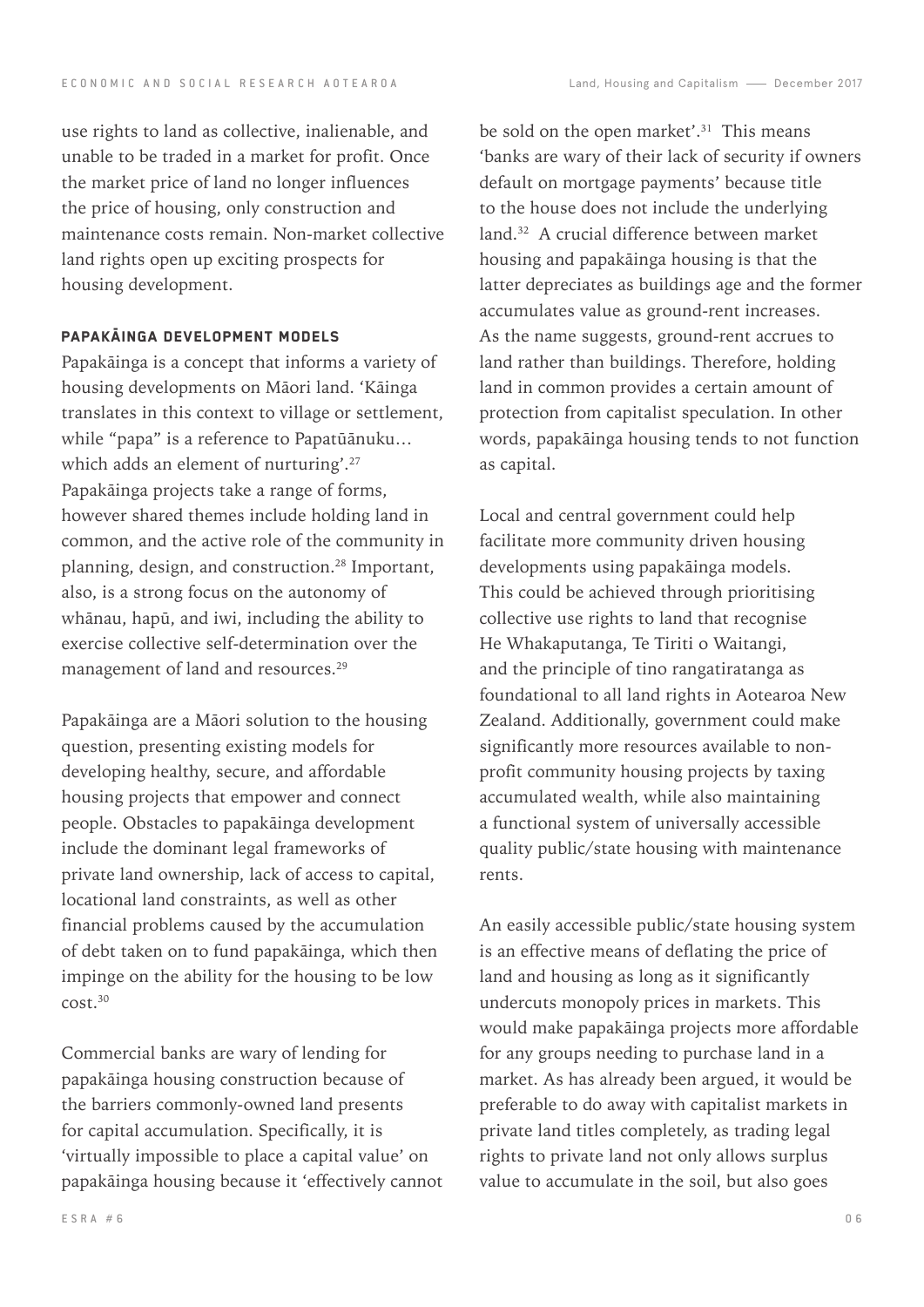against the tikanga principles that underpin the whole papakāinga development model.

Centring papakāinga models in urban and rural planning could additionally serve to remind people living in Aotearoa New Zealand that the whole country was once Māori land, and in many ways still is. The processes through which settlers attempted to deny Māori traditional land rights and the ability to practice kaitiakitanga are part of a history of injustice. Radical political movements concerned with housing provide welcome opportunities to support Māori land claims. For the obvious reason that housing is built on the land, but also because drawing on traditional Māori practices of holding land in common under local authority can be a central part of the solution to our contemporary housing crisis.

#### **CONCLUSION**

We are in a unique political, economic, historical, and cultural situation here in Aotearoa New Zealand. At the same time, nearly every major city in the world is currently experiencing some form of crisis in residential housing.33 Housing struggles connect the local with the global, exposing common tendencies in capitalist economies. Paying close attention to the contemporary housing situation in Aotearoa New Zealand reveals that society is comprised of groups with antagonistic economic interests.

Capitalist markets in land and housing drive social inequality, leading to impoverishment, poor health, homelessness, and sometimes death for people living on low incomes. While investors are able to make windfall profits, actors in these markets routinely contravene the public interest, as they are primarily driven by the profit motive. From the perspective of capitalist corporations such as Fletcher Residential Ltd. and Tāmaki Regeneration Co., indigenous land rights and public/state housing tenants refusing eviction are merely problems to be overcome or circumvented.

Housing in Aotearoa New Zealand demonstrates a general truth about the economy: capitalist markets are functionally incapable of providing everyone with the basic necessities of life. The profits flowing out of the housing market are not only a testament to the sustained neglect of the most vulnerable members of society, but rely on the ongoing history of colonisation. Against these trends, quality public/state housing with maintenance rents and non-profit community housing models – both of which have the capacity to eliminate the price of land from housing costs – offer viable alternatives to perpetuating a market-driven crisis in housing. In our contemporary historical moment, housing issues demand the attention of any social movements aiming to connect local issues with visions for a better world. Not as a strategic choice, but as a political necessity.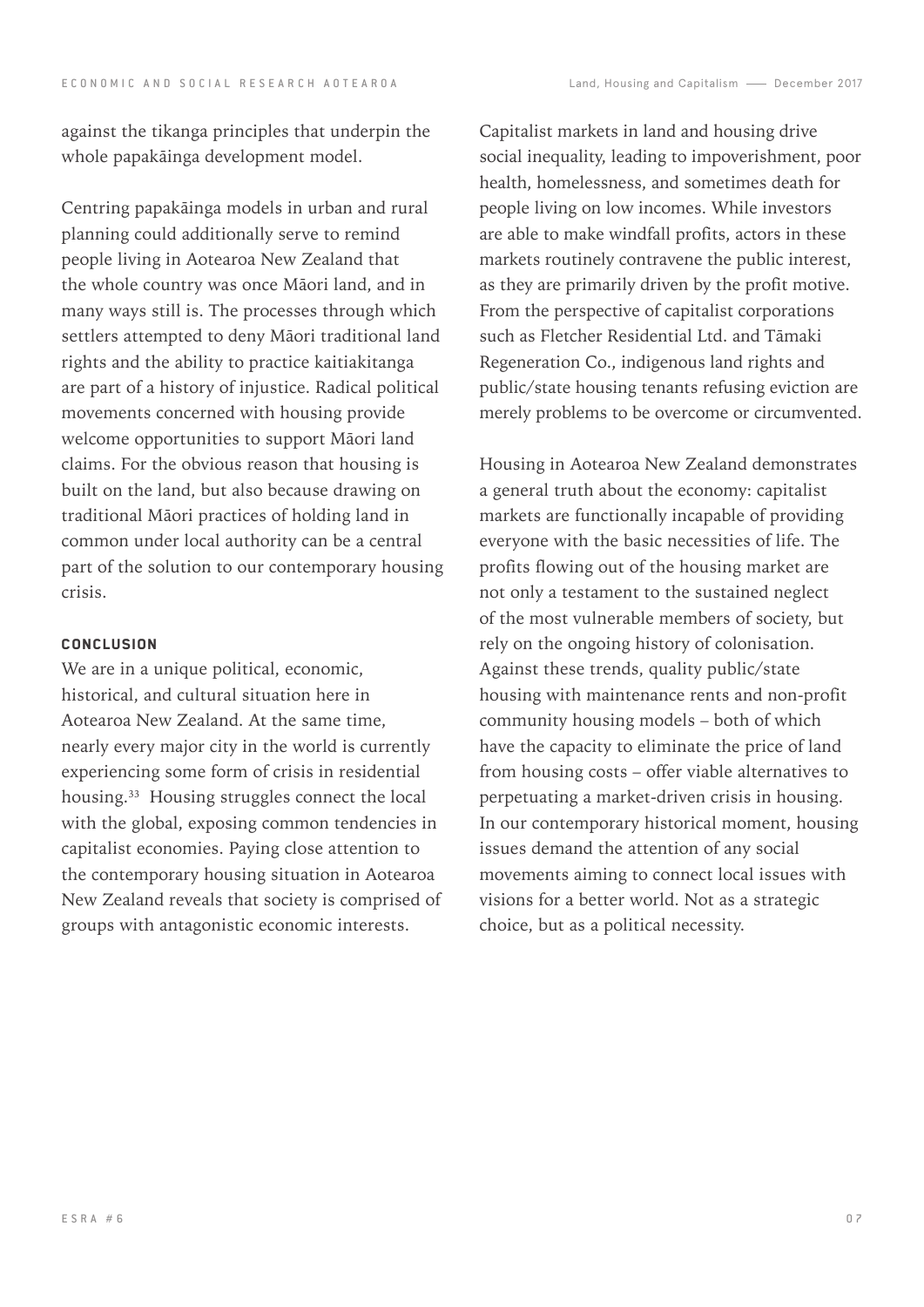# **NOTES**

- 1. Grenfell Action Group. 'Grenfell Tower Fire', *Grenfell Action Group*, 14 June 2017. Last accessed 18 December 2017. [https://](https://grenfellactiongroup.wordpress.com/2017/06/14/grenfell-tower-fire/) [grenfellactiongroup.wordpress.com/2017/06/14/grenfell-tower-fire/](https://grenfellactiongroup.wordpress.com/2017/06/14/grenfell-tower-fire/)
- 2. Press Association. 'John McDonnell says Grenfell Tower disaster was "social murder"'. *The Guardian*. July 16, 2017. Last accessed 18 December 2017. [https://www.theguardian.com/uk-news/2017/jul/16/john-mcdonnell-says-grenfell-tower-disaster-was](https://www.theguardian.com/uk-news/2017/jul/16/john-mcdonnell-says-grenfell-tower-disaster-was-soci)[social-murder](https://www.theguardian.com/uk-news/2017/jul/16/john-mcdonnell-says-grenfell-tower-disaster-was-soci)
- 3. Friedrich Engels. *The Condition of the Working Class in England*. Middlesex, England: Penguin, 1987, p. 127.
- 4. Jane Oliver, Tim Foster, Amanda Kvalsvig, Deborah A Williamson, Michael G Baker and Nevil Pierse. 'Risk of Hospitalisation and Death for Vulnerable New Zealand Children'. *Archives of Disease in Childhood* (2017), p. 4.
- 5. Ibid., p. 2.
- 6. Philippa Anderson, Elizabeth Craig, Gary Jackson and Catherine Jackson. 'Developing a Tool to Monitor Potentially Avoidable and Ambulatory Care Sensitive Hospitalisations in New Zealand Children'. *New Zealand Medical Journal*, vol. 125, no. 1366 (2012), p. 27.
- 7. Ibid.
- 8. The Economist. 'Global House Prices', *The Economist*, 9 March 2017. Last accessed 18 December 2017. [https://www.economist.](https://www.economist.com/blogs/graphicdetail/2017/03/daily-chart-6?fsrc=scn/tw/te/bl/ed/) [com/blogs/graphicdetail/2017/03/daily-chart-6?fsrc=scn/tw/te/bl/ed/](https://www.economist.com/blogs/graphicdetail/2017/03/daily-chart-6?fsrc=scn/tw/te/bl/ed/); Shane Malva, 'The Imminent Ruin of the Auckland Housing Crisis: Social Resistance Against the Financialisation of Housing'. *New Zealand Sociology*, vol. 31, no. 6 (2016): 10-33.
- 9. Neil Smith. *The New Urban Frontier: Gentrification and the Revanchist City*. London: Routledge, 1996: 64-65.
- 10. Vanessa Cole. *WE SHALL NOT BE MOVED: Community Displacement and Dissensus in the Gentrification of Glen Innes*, Tāmaki Makaurau. Masters Thesis, University of Auckland, 2015, p. 79.
- 11. SOUL. 'Historic Time Line'. *SOUL*. Last accessed 18 December 2017. <http://www.soulstopsha.org/historic-time-line.html>
- 12. United Nations Committee on the Elimination of Racial Discrimination, *Concluding observations on the combined twenty-first and twenty-second periodic reports of New Zealand*, 25 August 2017, p. 5.
- 13. Ibid.
- 14. Philippa Howden-Chapman. *Home Truths: Confronting New Zealand's Housing Crisis*. Wellington: Bridget Williams Books, 2015.
- 15. Statistics New Zealand. *Quarterly Gross Domestic Product: Sources and Methods (fourth edition)*, Statistics New Zealand. December 18, 2014. Last accessed 18 December 2017. [http://www.stats.govt.nz/browse\\_for\\_stats/economic\\_indicators/GDP/](http://www.stats.govt.nz/browse_for_stats/economic_indicators/GDP/qtrly-gdp-sources-and-methods-4th-) [qtrly-gdp-sources-and-methods-4th-edition.aspx](http://www.stats.govt.nz/browse_for_stats/economic_indicators/GDP/qtrly-gdp-sources-and-methods-4th-)
- 16. QV. 'Residential House Values'. *QV*. Last accessed 7 December 2017. [https://www.qv.co.nz/property-trends/residential-house](https://www.qv.co.nz/property-trends/residential-house-values)[values](https://www.qv.co.nz/property-trends/residential-house-values)
- 17. Karl Marx. *Capital: Volume Three.* London: Penguin, 1981.
- 18. Shamubeel Eaqub and Selena Eaqub. *Generation Rent: Rethinking New Zealand's Priorities*. Wellington: Bridget Williams Books, 2015.
- 19. Karl Marx, *Capital: Volume One*. London: Penguin, 1981.